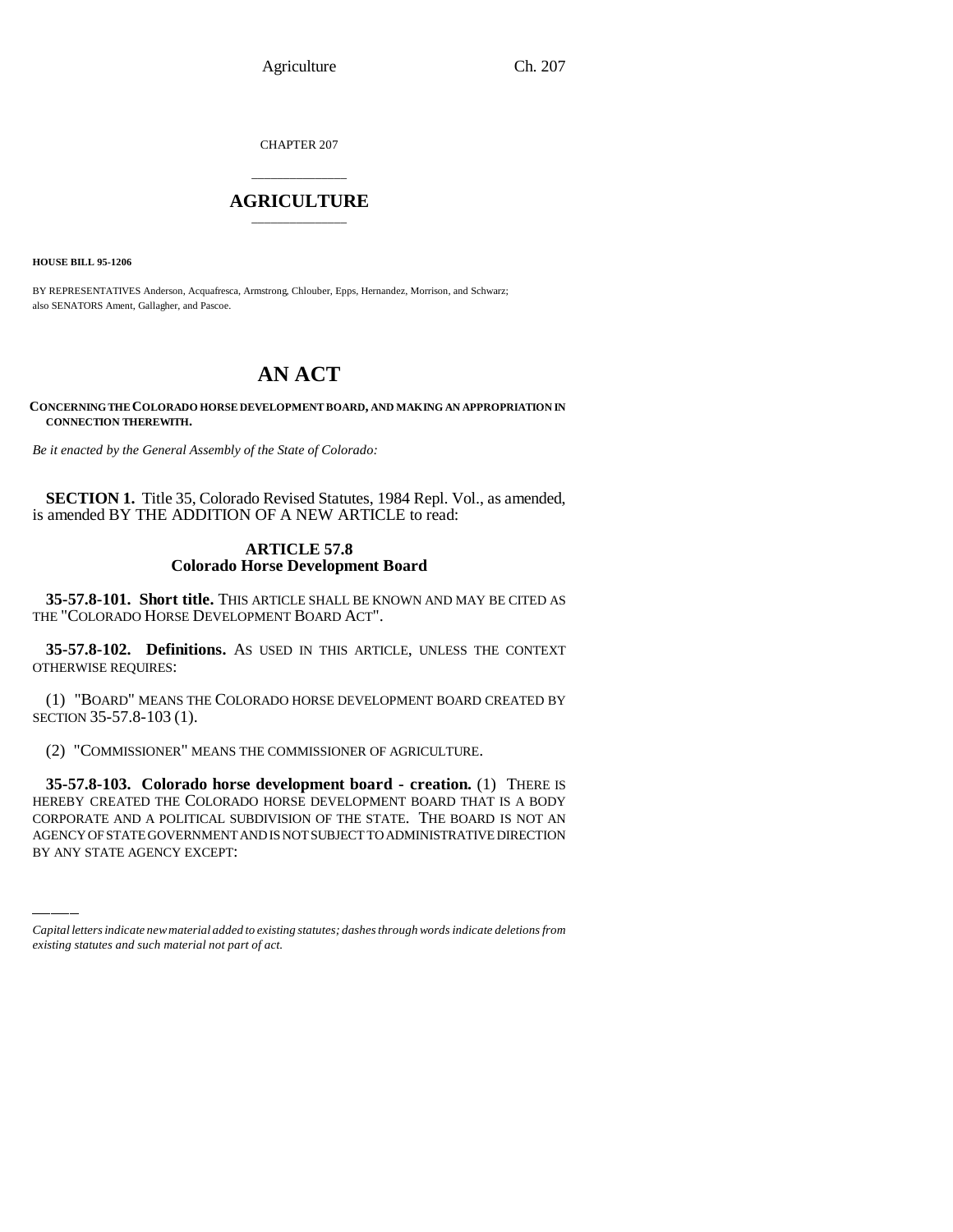(a) AS PROVIDED IN THIS ARTICLE;

(b) FOR PURPOSES OF THE "COLORADO GOVERNMENTAL IMMUNITY ACT", ARTICLE 10 OF TITLE 24, C.R.S.;

(c) FOR PURPOSES OF INCLUSION IN THE RISK MANAGEMENT FUND AND THE SELF-INSURED PROPERTY FUND AND BY THE DIVISION OF RISK MANAGEMENT PURSUANT TO PART 15 OF ARTICLE 30 OF TITLE 24, C.R.S.

**35-57.8-104. Colorado horse development board - members.** (1) THE COMMISSIONER SHALL APPOINT FOURTEEN MEMBERS TO THE BOARD AS FOLLOWS:

(a) FIVE REPRESENTATIVES OF FIVE DIFFERENT HORSE ORGANIZATIONS IN THIS STATE;

(b) ONE REPRESENTATIVE OF A STATE HORSE SHOW ASSOCIATION;

(c) ONE REPRESENTATIVE OF A STATE VETERINARY ASSOCIATION;

(d) ONE REPRESENTATIVE OF A UNIVERSITY EQUINE EXTENSION SERVICE;

(e) TWO REPRESENTATIVES OF AN ORGANIZATION THAT OPERATES STATEWIDE TO PROMOTE AND PROTECT THE INTERESTS OF HORSES AND THAT REPRESENTS ALL TYPES OF HORSE USES AND HORSE BREEDS;

(f) FOUR REPRESENTATIVES OF HORSE INDUSTRY SUPPORT SERVICES.

(2) THE COMMISSIONER SHALL APPOINT THE BOARD MEMBERS TO TERMS DETERMINED BY THE COMMISSIONER. THE TERMS OF ANY THREE MEMBERS SHALL NOT EXPIRE ON THE SAME YEAR. EACH MEMBER SERVES AT THE PLEASURE OF THE COMMISSIONER AND SHALL CONTINUE IN OFFICE UNTIL THE MEMBER'S SUCCESSOR IS APPOINTED AND QUALIFIED.

**35-57.8-105. Qualifications of members.** (1) EACH BOARD MEMBER SHALL MEET THE FOLLOWING QUALIFICATIONS AT THE TIME OF APPOINTMENT AND THROUGHOUT THE MEMBER'S TERM OF OFFICE:

(a) CITIZENSHIP OF THE UNITED STATES;

(b) RESIDENCY IN THIS STATE;

(c) DEMONSTRATION OF AN ACTIVE INTEREST IN THE DEVELOPMENT OF THE HORSE INDUSTRY IN COLORADO.

(2) THE COMMISSIONER SHALL IMMEDIATELY DECLARE THE OFFICE OF ANY MEMBER OF THE BOARD VACANT WHENEVER THE COMMISSIONER FINDS THAT THE MEMBER IS NOT QUALIFIED UNDER THIS SECTION OR THAT THE MEMBER IS UNABLE TO PERFORM THE DUTIES OF THE OFFICE.

**35-57.8-106. Expenses - rules.** MEMBERS SHALL SERVE WITHOUT COMPENSATION EXCEPT FOR THEIR ACTUAL AND NECESSARY TRAVEL AND OTHER EXPENSES INCURRED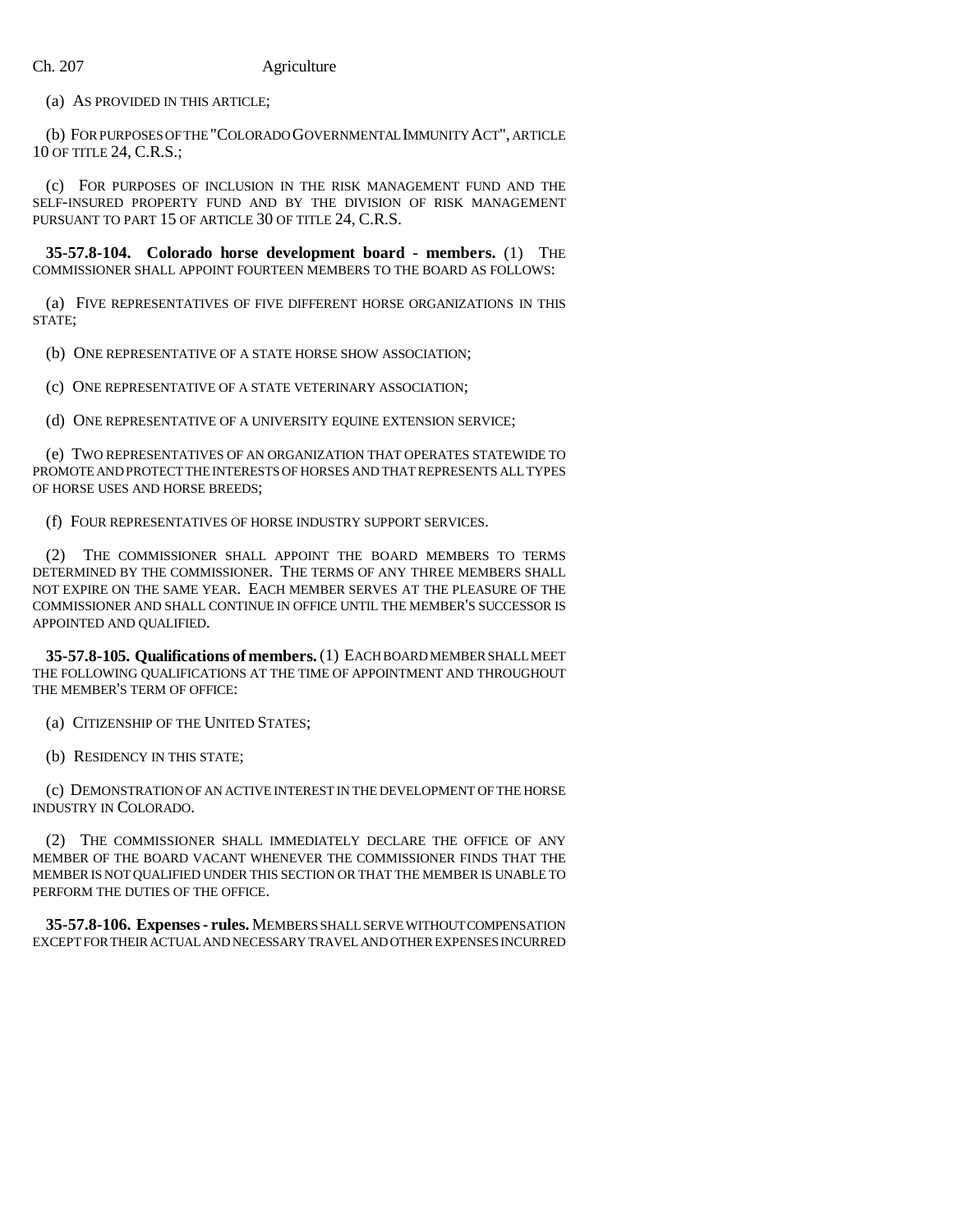Agriculture Ch. 207

IN THE PERFORMANCE OF THEIR OFFICIAL DUTIES. EMPLOYEES OF THE BOARD MAY RECEIVE THEIR ACTUAL AND NECESSARY TRAVEL AND OTHER EXPENSES INCURRED IN THE PERFORMANCE OF THEIR OFFICIAL DUTIES. THE BOARD SHALL ADOPT REASONABLE RULES GOVERNING THE INCURRENCE AND PAYMENT OF EXPENSES.

### **35-57.8-107. Duties and powers of the board.** (1) THE BOARD SHALL:

(a) ADOPT POLICIES CONCERNING HORSE PROMOTION IN THIS STATE;

(b) ADOPT AN EDUCATION PROGRAM CONCERNING THE HEALTH, CARE, AND WELFARE OF HORSES;

(c) DEVELOP, ADOPT, AND IMPLEMENT A PROCESS TO FUND THE ACTIVITIES AND RESPONSIBILITIES OF THE BOARD.

(2) THE BOARD MAY:

(a) SUE AND BE SUED AS A BOARD, WITHOUT INDIVIDUAL LIABILITY, FOR ACTS OF THE BOARD WITHIN THE SCOPE OF THE POWERS CONFERRED ON THE BOARD BY THIS ARTICLE;

(b) ENTER INTO CONTRACTS THAT IT DEEMS APPROPRIATE TO CARRY OUT THE PURPOSES OF THE BOARD AS AUTHORIZED BY THIS ARTICLE;

(c) APPOINT AN ADVISORY COMMITTEE TO ASSIST THE BOARD IN DEVELOPING AND PROMOTING THE HORSE INDUSTRY BY RECOMMENDING PROGRAMS, POLICIES, AND STRUCTURES;

(d) APPOINT SUBORDINATE OFFICERS AND EMPLOYEES OF THE BOARD AND PRESCRIBE THEIR DUTIES AND FIX THEIR COMPENSATION;

(e) COOPERATE WITH ANY LOCAL, STATE, OR NATIONWIDE ORGANIZATION OR AGENCY ENGAGED IN WORK OR ACTIVITIES SIMILAR TO THAT OF THE BOARD AND ENTER INTO CONTRACTS WITH THE ORGANIZATIONS OR AGENCIES FOR CARRYING OUT JOINT PROGRAMS;

(f) PROVIDE FOR CONDUCTING AND OVERSEEING A HORSE SURVEY ON THE ECONOMIC IMPACT OF THE HORSE INDUSTRY ON THIS STATE;

(g) ADOPT RULES AS NECESSARY TO ADMINISTER AND CARRY OUT THE INTENT AND PURPOSES OF THIS ARTICLE.

(3) THE BOARD SHALL CONTRACT FOR THE IMPLEMENTATION OF HORSE EDUCATION AND PROMOTION PROGRAMS WITH A HORSE INDUSTRY ORGANIZATION THAT OPERATES STATEWIDE TO PROMOTE AND PROTECT THE INTERESTS OF THE HORSE INDUSTRY AND THAT REPRESENTS THE INTERESTS OF ALL TYPES OF HORSE USES AND BREEDS. THE BOARD SHALL OVERSEE THE ACTIVITIES OF THE ORGANIZATION AND THE EXPENDITURE OF MONEYS BY THE ORGANIZATION TO IMPLEMENT THE PROGRAMS.

**35-57.8-108. Acceptance of grants and gifts - horse development fund.** (1) THE BOARD MAY ACCEPT GRANTS, DONATIONS, CONTRIBUTIONS, OR GIFTS FROM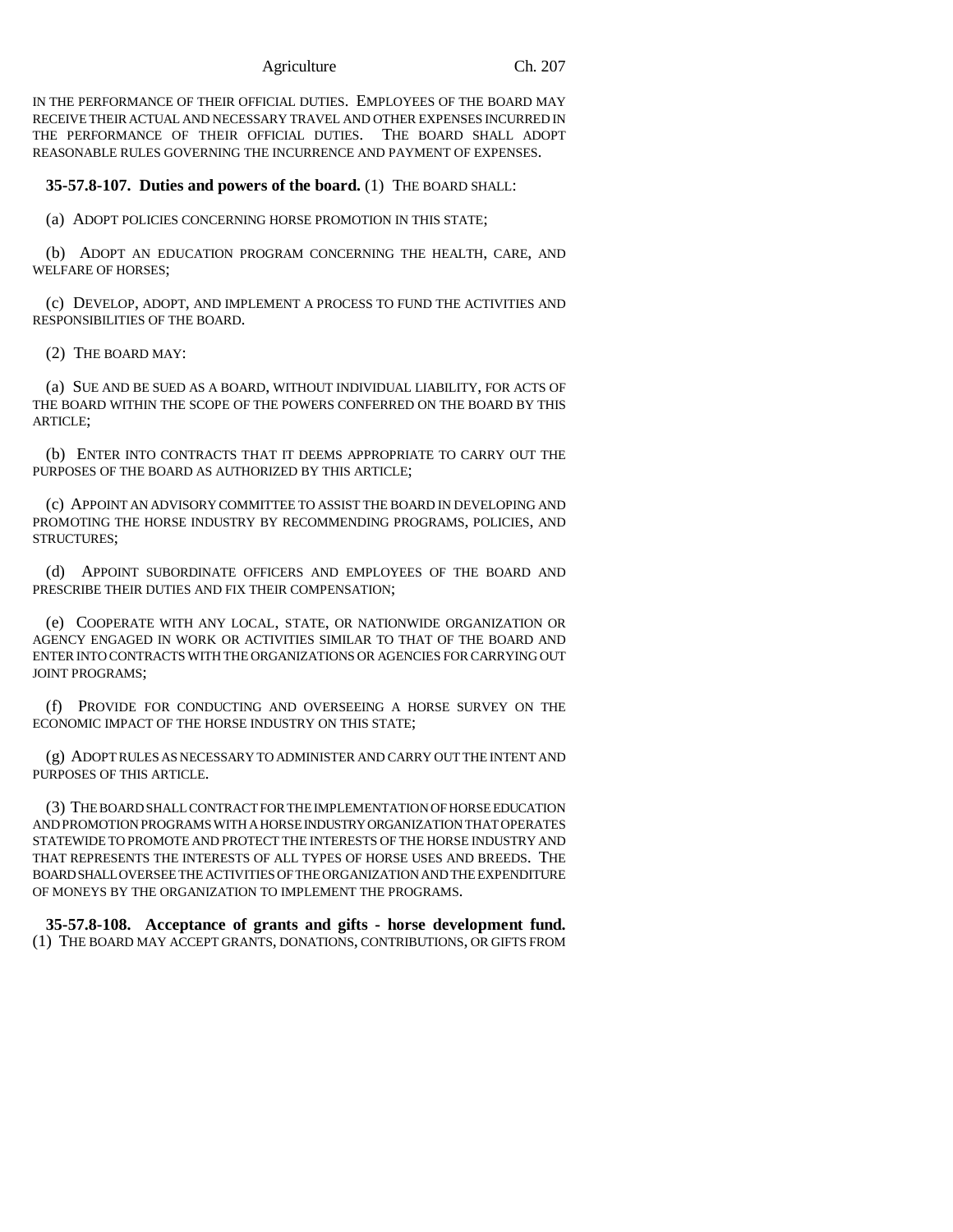#### Ch. 207 Agriculture

ANY SOURCE FOR EXPENDITURES FOR ANY PURPOSE CONSISTENT WITH THE POWERS OF THE BOARD.

(2) THERE IS CREATED IN THE OFFICE OF STATE TREASURER THE HORSE DEVELOPMENT FUND. MONEYS COLLECTED UNDER SUBSECTION (1) OF THIS SECTION SHALL BE DEPOSITED IN THE FUND. THE MONEYS IN THE FUND SHALL BE SUBJECT TO ANNUAL APPROPRIATION BY THE GENERAL ASSEMBLY TO THE BOARD FOR THE PURPOSE OF IMPLEMENTING THIS ARTICLE. MONEYS IN THE FUND AT THE END OF THE FISCAL YEAR SHALL REMAIN IN THE FUND AND SHALL NOT REVERT TO THE GENERAL FUND.

**SECTION 2.** 29-1-102 (13), Colorado Revised Statutes, 1986 Repl. Vol., as amended, is amended to read:

**29-1-102. Definitions.** As used in this part 1, unless the context otherwise requires:

(13) "Local government" means any authority, county, municipality, city and county, district, or other political subdivision of the state of Colorado; any institution, department, agency, or authority of any of the foregoing; and any other entity, organization, or corporation formed by intergovernmental agreement or other contract between or among any of the foregoing. The office of the county public trustee shall be deemed an agency of the county for the purposes of this part 1. "Local government" does not include the Colorado postsecondary educational facilities authority, the university of Colorado hospital authority, the Colorado student obligation bond authority, the Colorado health facilities authority, the Colorado housing and finance authority, the Colorado agricultural development authority, the Colorado sheep and wool authority, the Colorado beef council authority, THE COLORADO HORSE DEVELOPMENT BOARD, the fire and police pension association, any public entity insurance or investment pool formed pursuant to state law, any county or municipal housing authority, any association of political subdivisions formed pursuant to section 29-1-401, or any home rule city or town, home rule city and county, cities and towns operating under a territorial charter, school district, or junior college district.

**SECTION 3.** 29-1-602 (5) (b), Colorado Revised Statutes, 1986 Repl. Vol., as amended, is amended to read:

**29-1-602. Definitions.** As used in this part 6, unless the context otherwise requires:

(5) (b) Except for purposes of section 29-1-603 (4), "local government" does not include the fire and police pension association, any county or municipal housing authority, any public entity insurance pool formed pursuant to state law, the Colorado sheep and wool authority, the Colorado beef council authority, THE COLORADO HORSE DEVELOPMENT BOARD, or any association of political subdivisions formed pursuant to section 29-1-401.

**SECTION 4. Appropriation.** In addition to any other appropriation, there is hereby appropriated, out of any moneys in the horse development fund created by section 35-57.8-108, Colorado Revised Statutes, not otherwise appropriated, to the